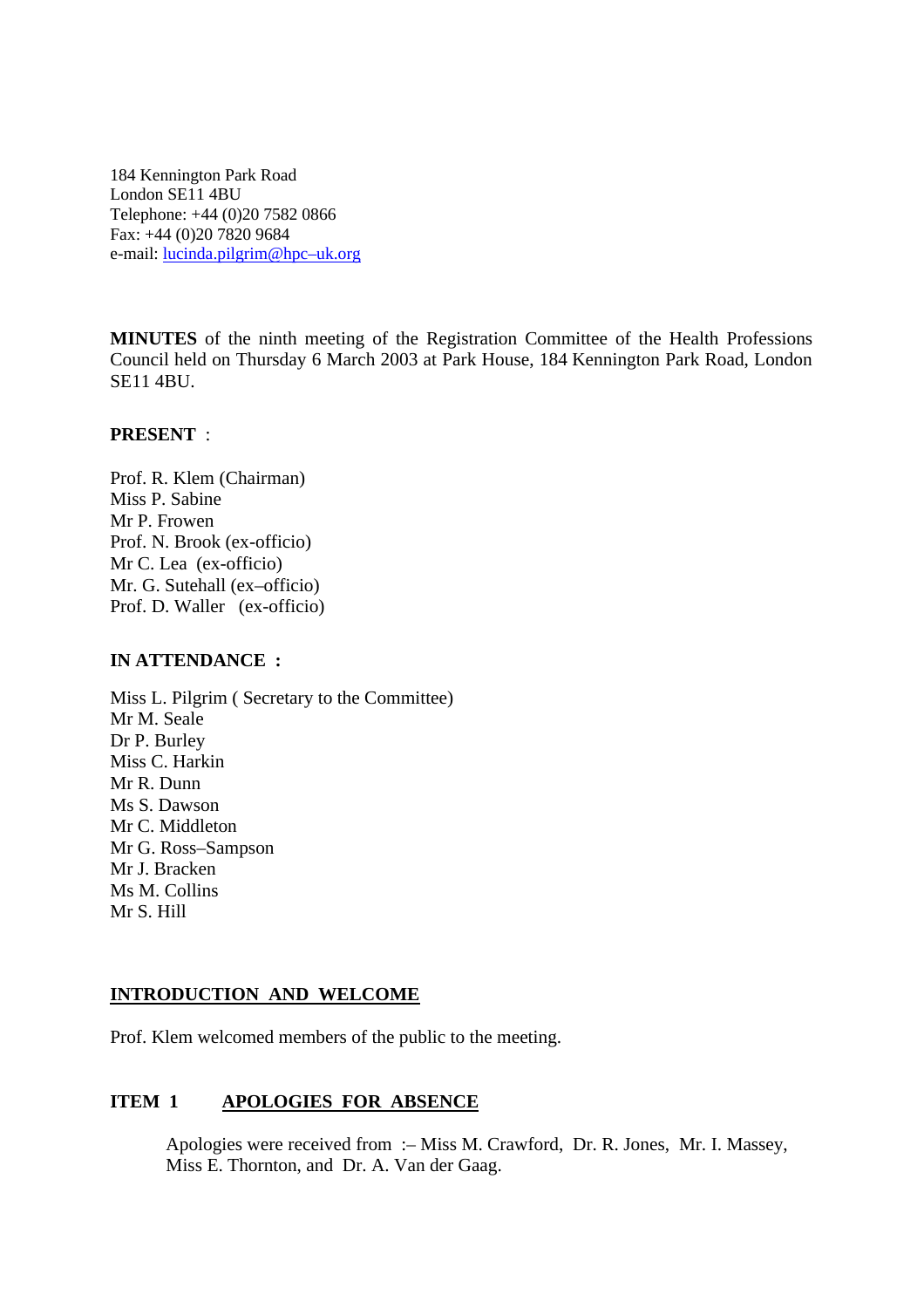#### **ITEM 2 MINUTES OF THE MEETING HELD ON 29 JANUARY 2003**

The minutes of the meeting held on 29 January 2003 were agreed as a correct record and signed by the Chairman.

#### **ITEM 3 MATTERS ARISING**

Mr. P. Frowen asked if any further progress had been made with reference to item 8 of the minutes of 29 January 2003. He highlighted the relative urgency of clarifying whether the certification of exemption under the Medicines Act would be included on the current Registration Certificate. He drew attention to the fact that some  $350 - 400$ students graduating in June would qualify for this exemption.

Mr. Bracken said that, as prescribing rights were likely to be extended to a number of HPC professions in the future, it would be sensible for the HPC register to reflect those rights and he had raised this point with the Department of Health. He agreed to report progress in due course.

The Chairman explained that, as a result of continuing work, several documents had been tabled. It was agreed that the meeting would adjourn for one hour to allow members reading time before consideration of the remaining items.

#### **ITEM 4 REGISTRATION OPERATING MANUAL**

It was agreed that item 4 on the agenda be dealt with after item 8. The Committee would study the manual and e-mail comments to the Secretary by  $24<sup>th</sup>$  March. Mrs Collins would update the manual in the light of any comments made.

### **ITEM 5 REGISTRATION / RE-ADMISSION FORM**

Mr. Bracken said that this form was specified in the Rules and would go to the Privy Council with the Rules.

The Committee discussed the contents of the form. Various amendments were suggested and agreed.

It was **AGREED** that the issue of health and character references for new UK graduates, for whom educational institutions submit a pass list, would go back to the Education and Training Committee for determination of the nature of the reference to be sought and from whom it should be obtained.

It was **AGREED** that the Chairman of the Registration Committee would take Chairman's action to approve the amendments to the forms and proposed that the Chairman of the Education and Training Committee subsequently take Chairman's action to sign them off.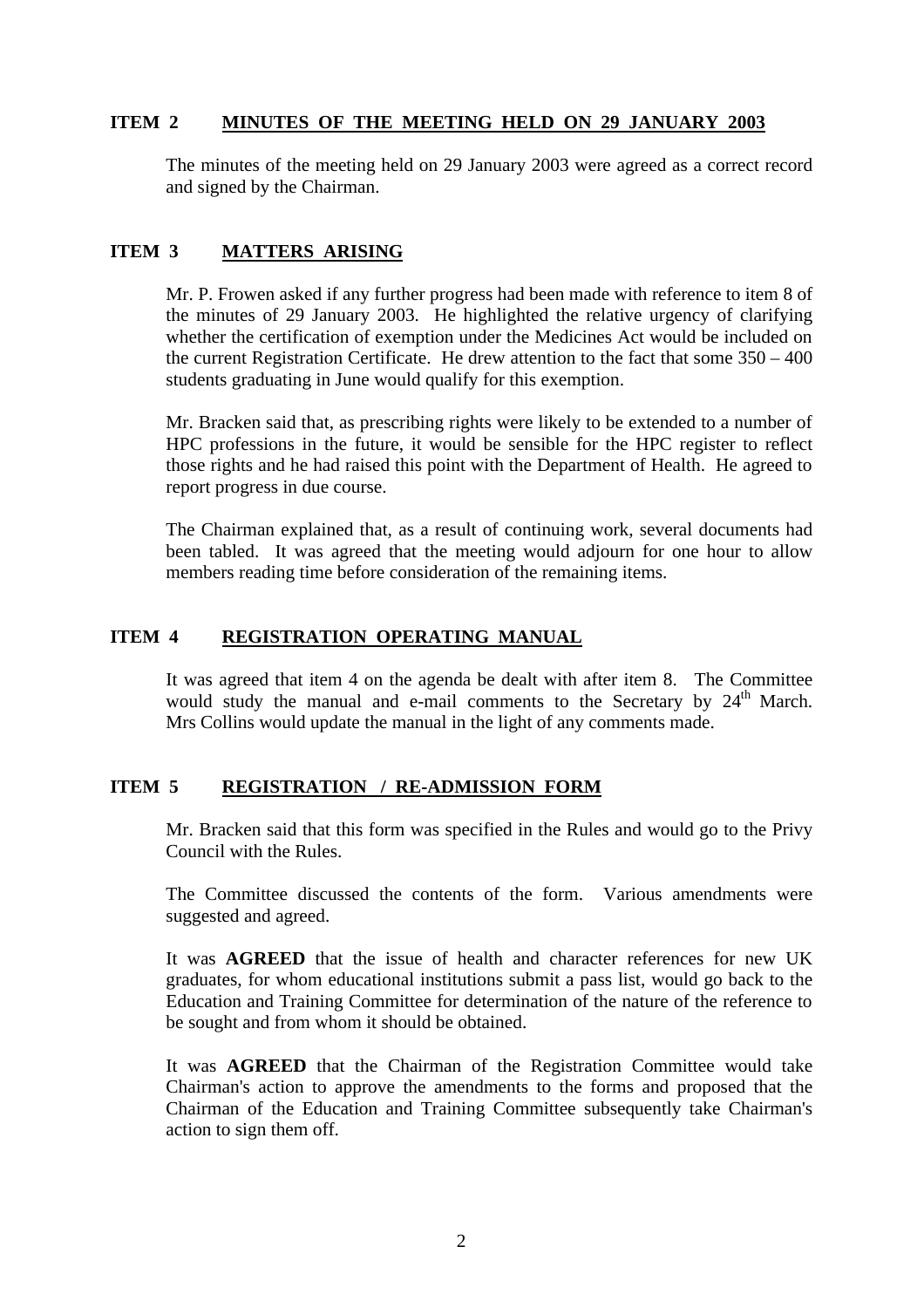# **ITEM 6 TEST OF COMPETENCE IN ENGLISH**

The Chairman drew attention to Mr. Bracken's advice about English Language Testing. Mr. Bracken said that the legality of testing the language skills of EEA applicants was far from clear, but the routine testing or screening of such applicants would not be lawful.

Mr. Bracken felt, however, that the Council should seek the power to test any applicant where there were reasonable grounds to believe that an applicant was unable to communicate effectively with patients or clients. This would be in line with Council's overriding obligation, which was to protect the public.

Mr. Bracken said that an appropriate form of words would be included in the draft registration Rules but that he would need to draw the point to the attention of the Department of Health (DH) lawyers who might wish to modify it. He added that whilst he could not say with any certainty that HPC would not be subject to legal challenge if it tested an EEA applicant, if the applicant concerned could not communicate effectively in English and thereby posed a danger to patients or clients, then this might well be a fight which Council would wish to take on in any event.

The Committee discussed the International English Language Testing System (IELTS) and considered what tests would be appropriate to demonstrate an applicant's language proficiency.

The Committee **AGREED** to recommend to the Education and Training Committee the continued use of the IELTS test and also of any test that could be shown to be of a comparable standard.

The Committee **AGREED** that for the Speech & Language Therapy profession the minimum requirement should be IELTS grade 8 and for the other professions the IELTS grade 5, noting that this was the current requirement.

### **ITEM 7 TEST OF COMPETENCE**

Prof. Brook said that the Test of Competence (TOC) could not be completed without the profession-specific elements of the Standards of Proficiency (SoP). It was noted that both the Standards of Proficiency and the Test of Competence would have to be completed by the time the Transitional Provisions under Article 13 of the Order were triggered.

After discussion the Committee **AGREED** that appropriate groups who had taken part in drawing up the SoPs would be approached. They would be asked to assist with finalising the drafting of the TOC and to determine the criteria for assessing applicants against the SoPs.

It was also **AGREED** that before an approach was made to such groups, a group comprised of registrant and alternate Council members would meet to discuss and determine exactly what the appropriate groups would be asked to do. It was felt that this group should meet before  $20<sup>th</sup>$  March when it was intended that the SoPs would be available and that the groups could start working as soon as possible after that date.

The Committee suspended Standing Orders to enable the meeting to continue.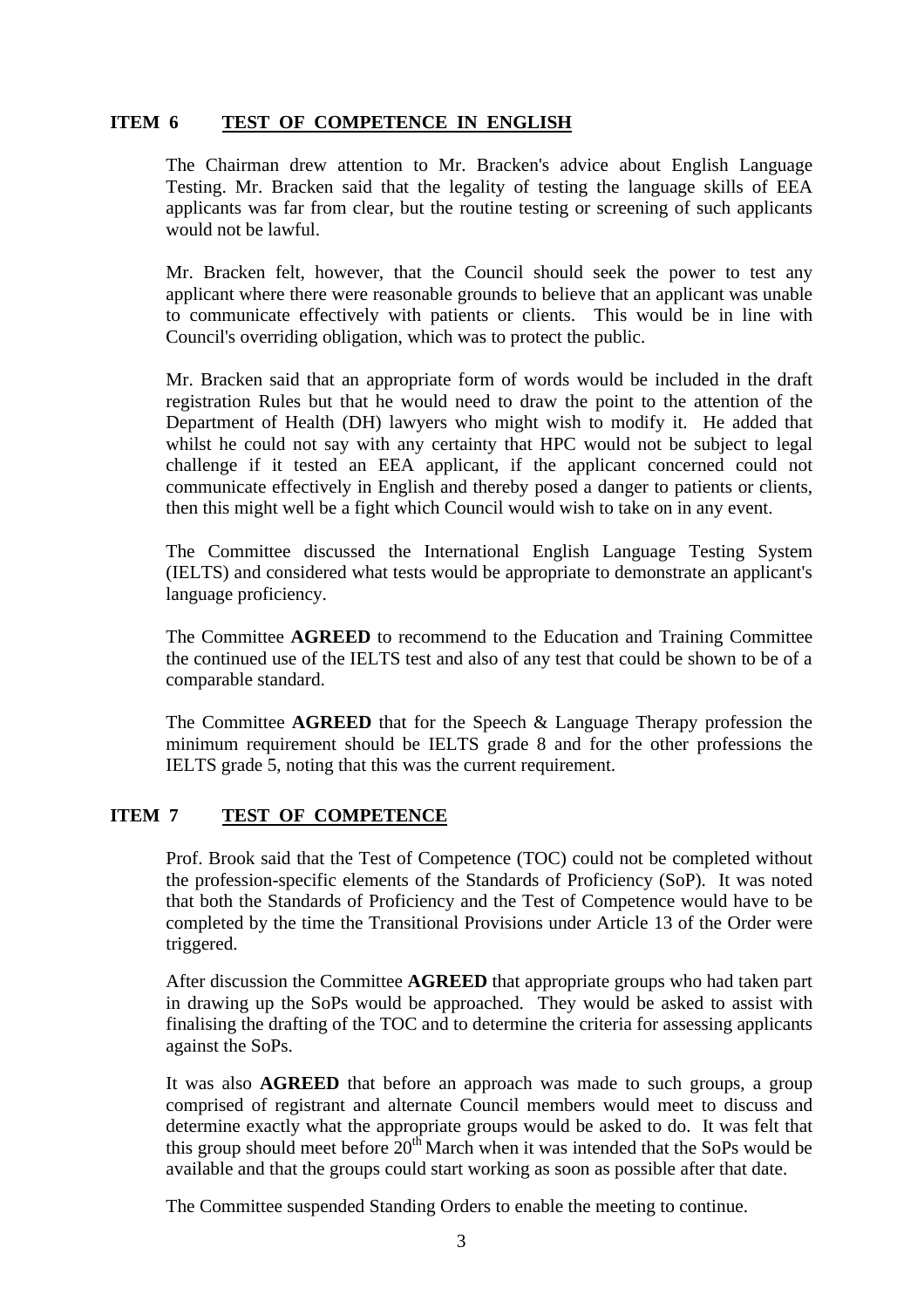### **ITEM 8 OIC – ARTICLE 9 (2) (A)**

The Committee noted the comments made in Mr. Bracken's paper entitled " Prescribed Periods ". In particular it was noted that under the Health Professions Order Council would provide prescribed time periods under Article (9) 2 and Article 19 (3). These prescribed periods would be included in the draft Registration & Fees Rules.

After discussion it was **AGREED** to recommend to the Education and Training Committee (ETC) that the prescribed period in Article 9 (2) would be 4 years.

The Committee discussed the position under Article 19 (3). It was felt that a " Sliding Scale " would be appropriate. It was suggested that an applicant who had not practised for less than two years would not have to undertake additional education and training or experience.

Where an applicant had not practised for between two and four years they would need to refresh their skills and experience by working under supervision for a specified period and undertaking study to bring their skills and knowledge up to date.

Where an applicant had not practised for four years or more, they would be required to meet current standards of proficiency. A qualification that was more than five years old would be too out-of-date to enable its holder to meet the Standards of Proficiency; such an applicant would need to undertake a programme of education and experience or training.

The Committee felt that the detailed requirements for this would need to be discussed by the groups referred to at item 7.

The Committee **AGREED** to recommend to the Education and Training Committee (ETC) that the prescribed period under Article 19 (3) would be 4 years.

The Committee did not make any recommendations to the ETC at this stage about the requirements to be met by those who had not practised for between two and four years and those who had not practised for four years or more.

### **ITEM 9 REGISTRATION ASSESSOR GUIDANCE**

The Committee noted the existence of this document. It felt that the broad text of the document was appropriate. It was **AGREED** that the Executive would update the Committee about the progress of the document.

# **ITEM 10 MINUTES OF THE EDUCATION AND TRAINING COMMITTEE HELD ON 12 FEBRUARY 2003**

The Committee noted the minutes.